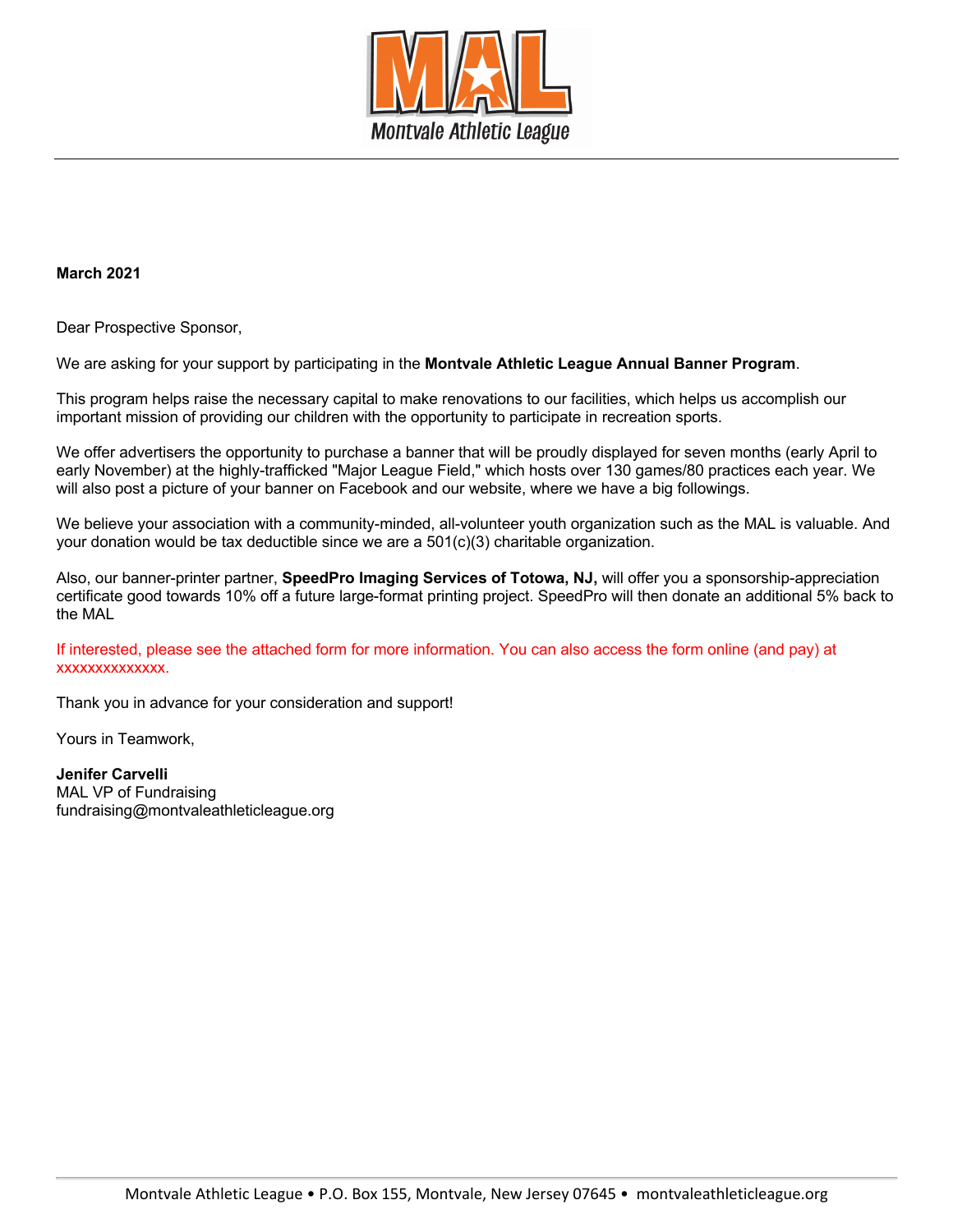

## **2021 Banner Sponsorship Form**

Please fill out the attached form and mail it with a check (made payable to the MAL) to:

| Jenifer Carvelli<br>6 Meadow Lane                                                                                                                                               | MAL VP of Fundraising<br>Montvale, NJ 07645                                                                                                                                                                                                                                                                                                                                                           |
|---------------------------------------------------------------------------------------------------------------------------------------------------------------------------------|-------------------------------------------------------------------------------------------------------------------------------------------------------------------------------------------------------------------------------------------------------------------------------------------------------------------------------------------------------------------------------------------------------|
| For more information, contact Jenifer at fundraising@montvaleathleticleague.org.                                                                                                |                                                                                                                                                                                                                                                                                                                                                                                                       |
|                                                                                                                                                                                 |                                                                                                                                                                                                                                                                                                                                                                                                       |
|                                                                                                                                                                                 | Name of Sponsor: Name of Sponsor: New York 1999 New York 1999 New York 1999 New York 1999 New York 1999 New York 1999 New York 1999 New York 1999 New York 1999 New York 1999 New York 1999 New York 1999 New York 1999 New Yo                                                                                                                                                                        |
| Mailing                                                                                                                                                                         |                                                                                                                                                                                                                                                                                                                                                                                                       |
| Contact<br>Name:                                                                                                                                                                | Phone: <u>Denoted and Email:</u> Denoted and Phone: 2014                                                                                                                                                                                                                                                                                                                                              |
|                                                                                                                                                                                 |                                                                                                                                                                                                                                                                                                                                                                                                       |
|                                                                                                                                                                                 | All banners will be proudly displayed for seven months (from early April to early November) at the highly-trafficked "Major<br>League Field." The expected life of the banner is three to four years. (The MAL safely stores banners in the off-season.)<br>We will also post a picture of your banner on Facebook and our website, where we have a big followings.<br>Check one of the options below |
| 3' x 6' Color Banner, includes placing your logo on the MAL website home page for seven months.<br>First-Time Order (\$375); includes designing and printing the banner.<br>OR. |                                                                                                                                                                                                                                                                                                                                                                                                       |
|                                                                                                                                                                                 | Renewal (\$200)                                                                                                                                                                                                                                                                                                                                                                                       |
|                                                                                                                                                                                 | 3' x 8' Color Banner, includes placing your logo on the MAL website home page for seven months.<br>First-Time Order (\$500); includes designing and printing the banner.                                                                                                                                                                                                                              |
| 0R                                                                                                                                                                              | Renewal (\$250)                                                                                                                                                                                                                                                                                                                                                                                       |